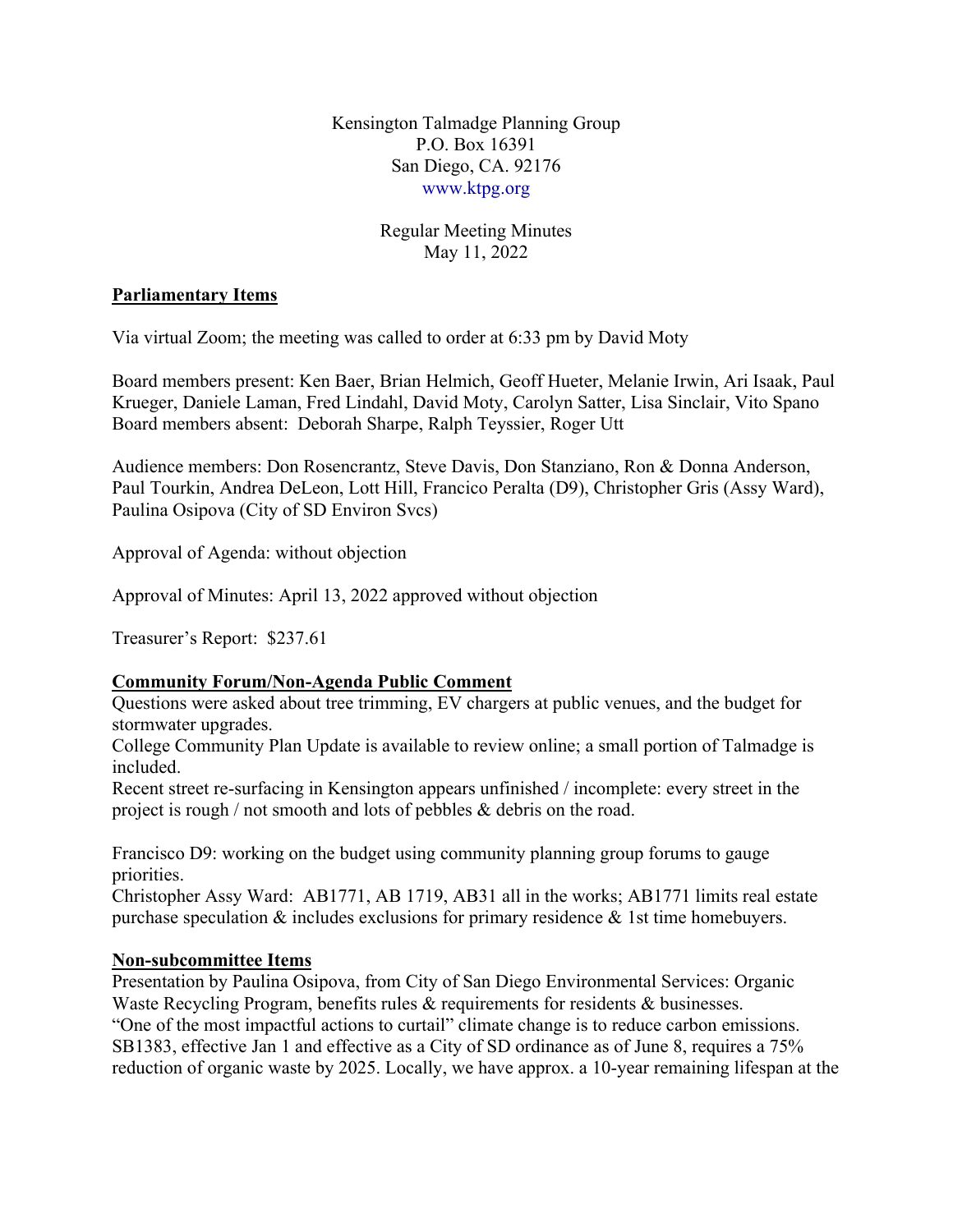Miramar landfill. The City is purchasing a new fleet of vehicles, new curbside bins and new household "pails/buckets" to carry out the new program; some of the funds are from State grants.

Many questions from the group  $\gg$ Palm fronds? No palm fronds allowed in the new bins. No nails, screws. No soups / sauces / or liquid trash in the new bins. No more "yard waste" pickups & no more personal yard waste trash cans: will the City recycle the old personal yard waste cans? How many new cans per household, since many homes used 4-8 personal yard waste cans? ADU's – how many cans per address & where will these be stored? No construction material allowed. No concrete or dirt allowed. Will new cans be reinforced to handle the sharp  $\&$  heavy objects that will be placed inside?

Websites to learn more: City Organic Waste Recycle, State CAL Recycle

# **Subcommittee Items**

Brian Helmich reports the website, ktpg.org, was down 10/2021 until 05/2022; we are back online & have a new hosting service at a price of \$315.63.

### **Non-subcommittee Items**

Action Item: Choose future meeting format between in person and online meetings for the June and future meetings.

Next meeting via ZOOM June 8 by a vote of 7 to 3. Motion made by **???** Seconded by **???** (Nays: Sinclair, Isaak, Kreuger).Note: Satter lost ZOOM connection before vote.

Discussion re: return to in-person meetings v ZOOM. Is it more or less community -inclusive to meet in person? The technical difficulties of holding a hybrid ZOOM/in-person meetings could require a member's full undivided attention Personal interaction w/ board members are important Group will meet in-person for a big topic, to be determined. Meeting space provided by the City: Normal Heights Community Center on Adams Ave is the closest venue; there is no A/C

# **KTPG Liaison/Committee Reports**

Historic Resources Division 45-year review liaison – 4526 W. Talmadge & 4609 Edgeware were reported to the Historic Resources Division as possibly historic.

Properties reviewed for 45 year Historic Review: Advised City as not historic: 4403 42nd Street 4715 51st Street 4345 Middlesex Drive